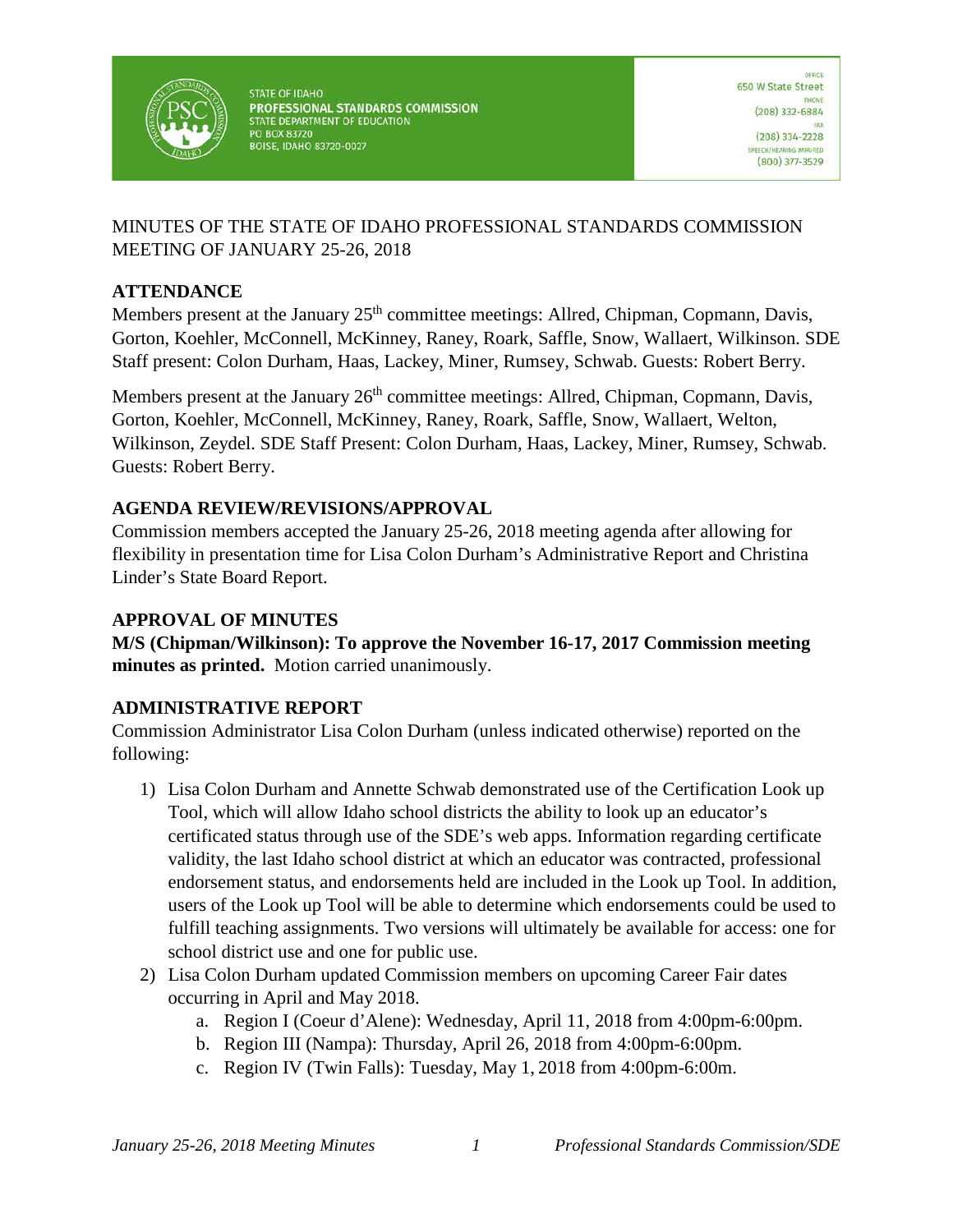- 3) Lisa Colon Durham updated Commission members on items of importance to Superintendent Ybarra's Legislative Agenda including:
	- a. Rural Legislation
	- b. Mastery Based Education
	- c. Advanced Opportunities
	- d. Safe and Drug Free Schools
	- e. Teacher Recruitment and Retention
- 4) Lisa Colon Durham shared information with Commission members regarding the Idaho Educator Landscape Report, with full report information being given to PSC Members. At request of Superintendent Ybarra, the report was completed in addition to the Educator Pipeline report. Important findings of note include that Idaho is currently experiencing a 15% turnover rate in low poverty schools. By comparison, high poverty schools are experiencing an increased teacher turnover rate of 20%. In addition, while Special Education teacher caseloads have decreased in recent years, the average English Language Development teacher experiences a caseload rate of 1:38, with many districts lacking a properly certificated individual in this area. For the full Idaho Educator Landscape report, please visit the [Communications Page](http://www.sde.idaho.gov/communications/files/news-releases/01-22-2018-Idaho-educator-landscape-report.pdf) on the SDE website.
- 5) Per the request of the Commission, Lisa Colon Durham shared highlights about previously attended conferences and trainings.
	- a. Professional Practices Institute: Colon Durham shared the benefits of networking and meeting with colleagues from other states, as well as an eye opening presentation given by Lucas Michael Chancellor on a story of a gentleman targeting children online by pretending to be a fellow student in their class. In the particular case, the gentleman harassed students with inappropriate images being used against them. After being taken into custody, it was noted that the gentleman had 20-30 counts of victimization against him, and that the student victim never shared information regarding the harassment with teachers or parents. In addition, Colon Durham shared information about a presentation given "Through the Eyes of an Offender," a presentation given by a former teacher who experienced an inappropriate relationship with a student. In the presentation, the former teacher shared information and reflected about the experience.
	- b. NASDTEC Ted Andrews Winter Symposium: Cina Lackey and Lisa Colon Durham shared their experiences of attending the NASDTEC Ted Andrews Winter Symposium, which focused primarily on teacher retention as a national issue, and the importance of leadership in education as an avenue of improving the numbers of returning educators to the profession. Colon Durham included information from Central Michigan University, which has placed importance in their educator preparation program on the importance of teacher disposition in regards to the classroom, and has added an interview component to assess candidate disposition and improve it over the course of the program. Cina Lackey shared information on her favorite breakout session from the conference: where educators shared their perspectives on why they are staying with the profession, and the key factors that lead them to that decision.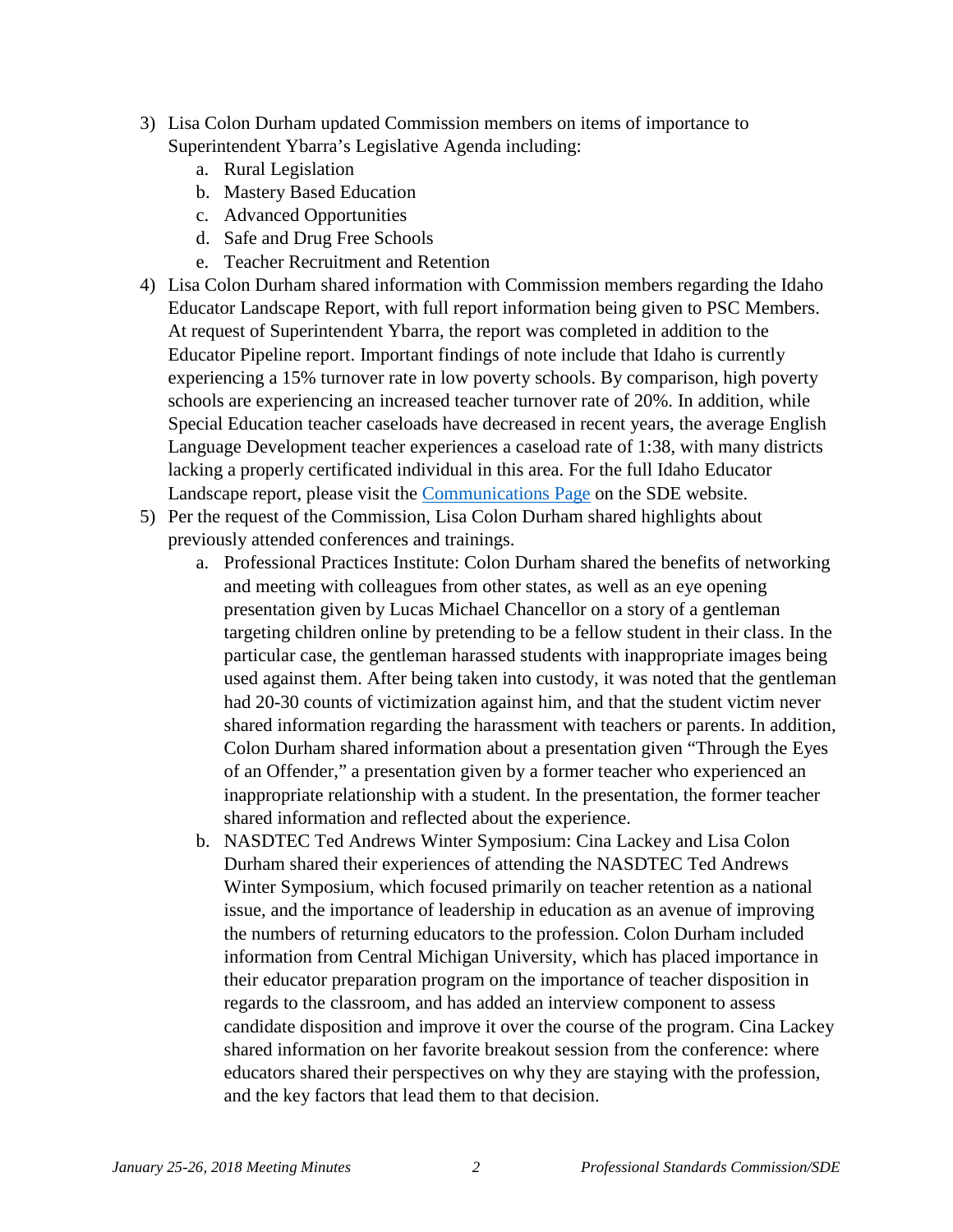c. Colon Durham also shared information about the National Center for Urban School Transformation (NCUST), an organization that recognizes great work in urban schools, and awards grants to high performing schools.

# **AMERICAN BOARD OF CERTIFICATION FOR TEACHER EXCELLENCE (ABCTE) PRESENTATION**

Melanie Olmstead, Director of Government Affairs from ABCTE, made a presentation on the current ABCTE program that candidates seeking an alternative route to Idaho Educator Certification complete, which includes an American Board subject area exam, an American Board pedagogy exam, background check approval, and transcript approval. Under the current program, candidates are allowed one year to 18 months to complete the program.

After explaining the current process, Olmstead introduced the new ABCTE program requirements, which would take the current requirements (American Board subject area exam, American Board pedagogy exam, background check approval, and transcript approval) and add an additional clinical experience component, covering one academic year. The clinical experience component would include working with a district appointed mentor, and would require six observations. The six observations would include five formative and one summative, with at least thirty days required in between observations to allow time for substantial improvement.

The new component is live this semester in a pilot program that is being tested this spring 2018 semester in the state of Idaho.

#### **CONSIDERATION OF STIPULATION/FINAL ORDERS BY FULL COMMISSION**

Deputy Attorney General Robert Berry provided the Commission with the stipulation listed below. The stipulation was agreed to by the respective respondent and was presented by Robert Berry and recommended by the Executive Committee for adoption by the Commission. The Commission members reviewed the stipulation at the meeting and voted as follows:

**M/s (Enger/Zeydel): In case number 21629 and 21720, concerning the certificate of Laureen A. Kinnaman, I move that the Professional Standards Commission accept the proposed stipulation as written and enter the accompanying consent order, which will be effective once signed.** Motion carried unanimously. Commission members Allred, Chipman, Davis, Gorton, McKinney, and Roark were recused from voting. Members Johnson and Koehler were absent.

#### **STATE BOARD REPORT**

Christina Linder, Educator Effectiveness Program Manager in the State Board Office (SBOE), reported on the following:

- 1) Findings of the Teacher Pipeline Report include that
	- a. "Approximately 1,873 Idaho instructional certificates are issued annually; of those certificated individuals, approximately 33% do not serve in an Idaho public school."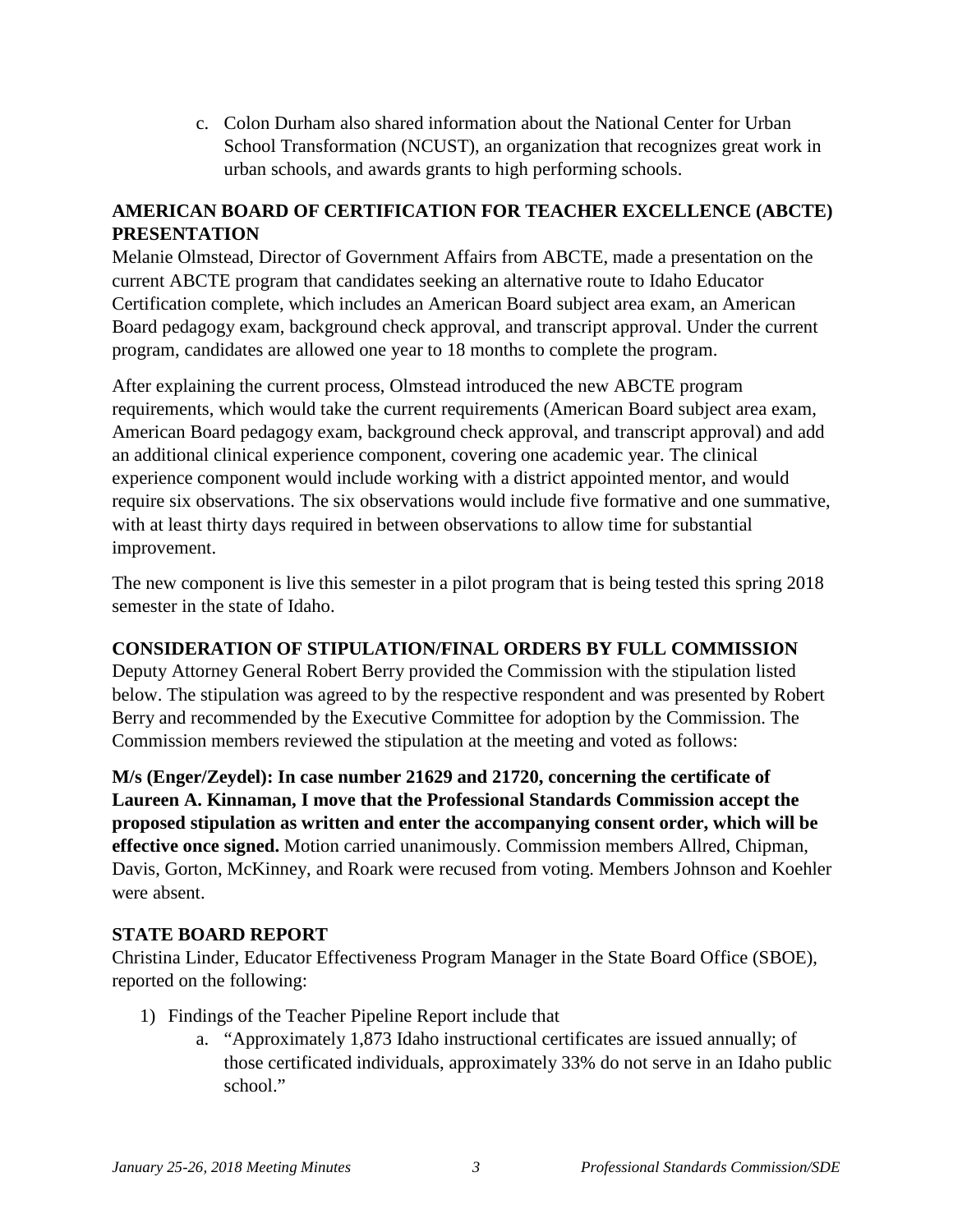- b. "The attrition rate for Idaho teachers remains at a steady 10% annually, compared to the approximately 8% nationally."
- c. "Approximately 76% of Idaho's attrition rate is made up of teachers leaving the teaching workforce before reaching retirement age, compared to 66% of teachers nationally."
- 2) Proposed rule that local district evaluation policy include a rating for all 22 components on the summative evaluation.
- 3) Proposed rule that an institutional recommendation for administrators would include a "statement indicating proficiency in conducting accurate evaluations of instructional practice based upon the state's framework."
- 4) The SBOE is bringing forward proposed language that will not extend the membership of the PSC, but will allow for other agencies to submit nominations.

## **AUTHORIZATIONS COMMITTEE**

Chair Elisa Saffle reported that during its January 25, 2018 meeting, the Authorizations Committee recommended that the Commission approve the following new Teacher to New Certificate/Endorsement Requests (for the 2017-2018 school year):

| <b>School District</b>                            | #    | <b>First Name</b> | <b>Last Name</b> | <b>Endorsement</b><br><b>Requested</b>                                |
|---------------------------------------------------|------|-------------------|------------------|-----------------------------------------------------------------------|
| <b>American Falls</b><br><b>School District</b>   | #381 | Dana              | Facer            | 7120 English 6-<br>12                                                 |
| <b>Answer Charter</b><br>School                   | #492 | Richard           | Incorvia         | 7010 All Subjects<br>$K-8$                                            |
| <b>Bonneville Joint</b><br><b>School District</b> | #093 | Candice           | Traughber        | 7120 English 6-12                                                     |
| Challis Joint<br><b>School District</b>           | #181 | Andrew            | Walters          | 7300 Mathematics<br>6-12, 7512<br>Physical<br>Education (PE) 6-<br>12 |
| Challis Joint<br><b>School District</b>           | #181 | Rebecca           | Auwen            | 7420 Natural<br>Science 6-12                                          |
| <b>Emmett School</b><br><b>District</b>           | #221 | Robin             | Wilson           | 7440 Chemistry 6-<br>12                                               |
| <b>Filer School</b><br>District                   | #413 | Trudy             | Weaver           | 7053 School<br>Principal PreK-12                                      |
| <b>Firth School</b><br>District                   | #059 | Michelle          | Miles            | 7137 Theater Arts<br>$6 - 12$                                         |
| Hansen School<br>District                         | #415 | Kimberly          | Piersol          | 7971 Family and<br><b>Consumer Science</b><br>$6 - 12$                |
| Jerome Joint<br><b>School District</b>            | #261 | Colton            | Beadz            | 7029 Exceptional<br><b>Child Generalist</b><br>$K-12$                 |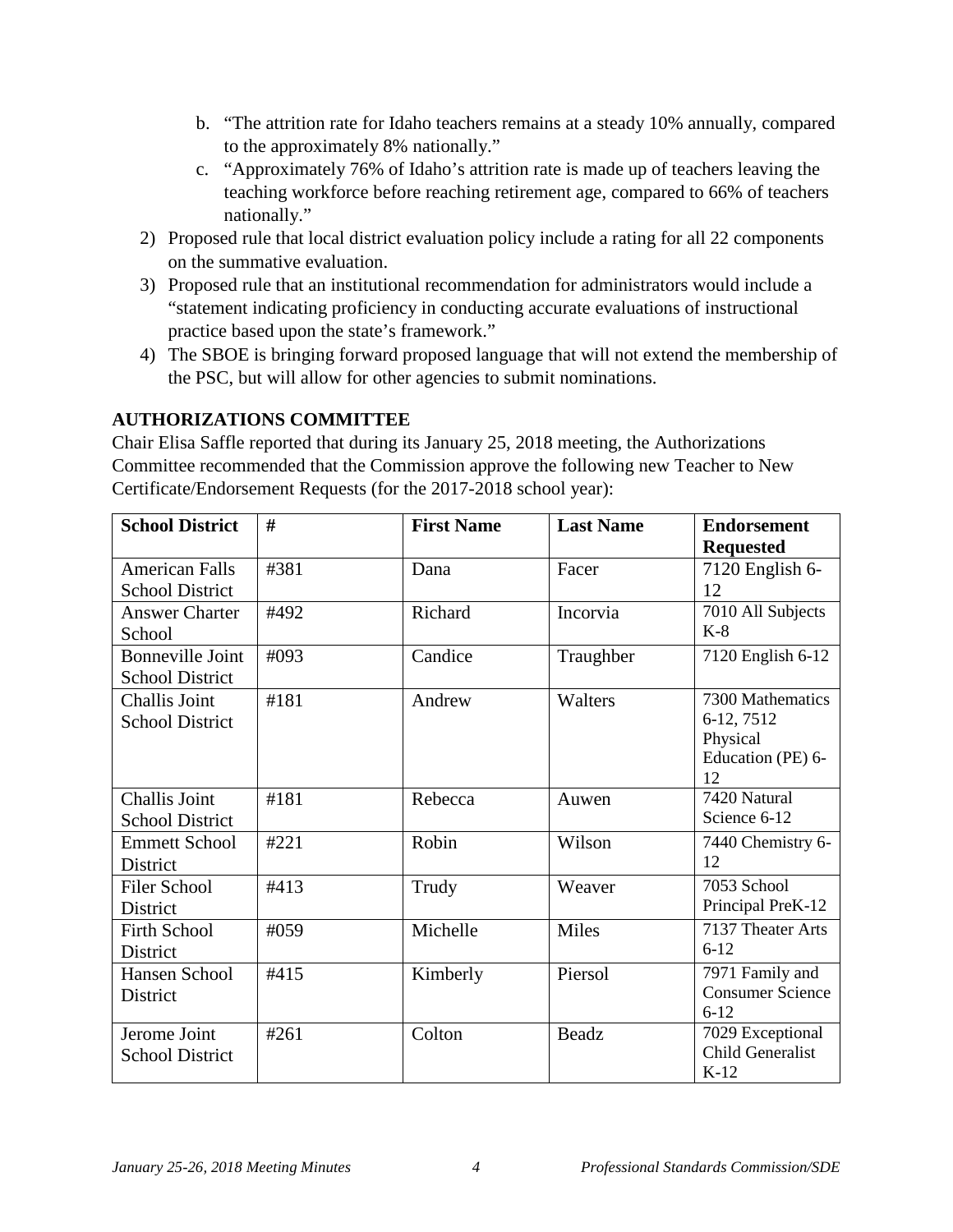| <b>School District</b>                         | #    | <b>First Name</b> | <b>Last Name</b> | <b>Endorsement</b><br><b>Requested</b>                                                                 |
|------------------------------------------------|------|-------------------|------------------|--------------------------------------------------------------------------------------------------------|
| Joint School<br>District                       | #002 | Jeffrey           | <b>Hills</b>     | 7451 Earth and<br>Space Science 6-<br>12                                                               |
| <b>Mountain Home</b><br><b>School District</b> | #193 | Erin              | <b>Burden</b>    | 6180 Graphic<br>Arts/Journalism 6-<br>12                                                               |
| Soda Springs<br><b>School District</b>         | #150 | Shantel           | Allen            | 7083 Blended<br>EC/EC Special Ed<br>Birth - Gr. 3, 7029<br><b>Exceptional Child</b><br>Generalist K-12 |
| <b>West Bonner</b><br><b>School District</b>   | #083 | Martin            | Landry           | 7512 Physical<br>Education 6-12                                                                        |

Chair Elisa Saffle reported that one Teacher to New Application was moved to the April 2018 meeting:

| <b>School District</b>  | # | <b>First Name</b> | <b>Last Name</b> | <b>Endorsement</b><br><b>Requested</b> |
|-------------------------|---|-------------------|------------------|----------------------------------------|
| Project Patch<br>School |   | Joy               | Meyer-David      | 7200<br>Mathematics 6-                 |
|                         |   |                   |                  |                                        |

Chair Elisa Saffle reported that during its January 25, 2018, meeting, the Authorizations Committee recommended that the Commission approve the following Content Specialist Applications (for the 2017-2018 school year):

| <b>School District</b>      | #    | <b>First Name</b> | <b>Last Name</b> | <b>Endorsement Requested</b> |
|-----------------------------|------|-------------------|------------------|------------------------------|
| <b>American Falls</b>       | #381 | Caralee           | Page             | 7029 Exceptional Child       |
| <b>School District</b>      |      |                   |                  | Generalist K-12              |
| <b>Blaine County</b>        | #061 | Robin             | Nagy             | 7029 Exceptional Child       |
| <b>School District</b>      |      |                   |                  | Generalist K-12              |
| Cambridge Joint             | #432 | Cole              | Cooper           | 7221 History 6-12, 7226      |
| <b>School District</b>      |      |                   |                  | Geography 6-12, 7200         |
|                             |      |                   |                  | Social Studies 6-12, 7222    |
|                             |      |                   |                  | American                     |
|                             |      |                   |                  | Government/Political         |
|                             |      |                   |                  | Science 6-12                 |
| <b>Cassia County</b>        | #151 | Jacob             | Sharp            | 7421 Biological Science 6-   |
| <b>School District</b>      |      |                   |                  | 12                           |
| <b>Challis Joint School</b> | #181 | Lauren            | Fife             | 7029 Exceptional Child       |
| District                    |      |                   |                  | Generalist K-12              |
| <b>Challis Joint School</b> | #181 | Harriet           | Henderson        | 7851 Visual Arts K-12        |
| District                    |      |                   |                  |                              |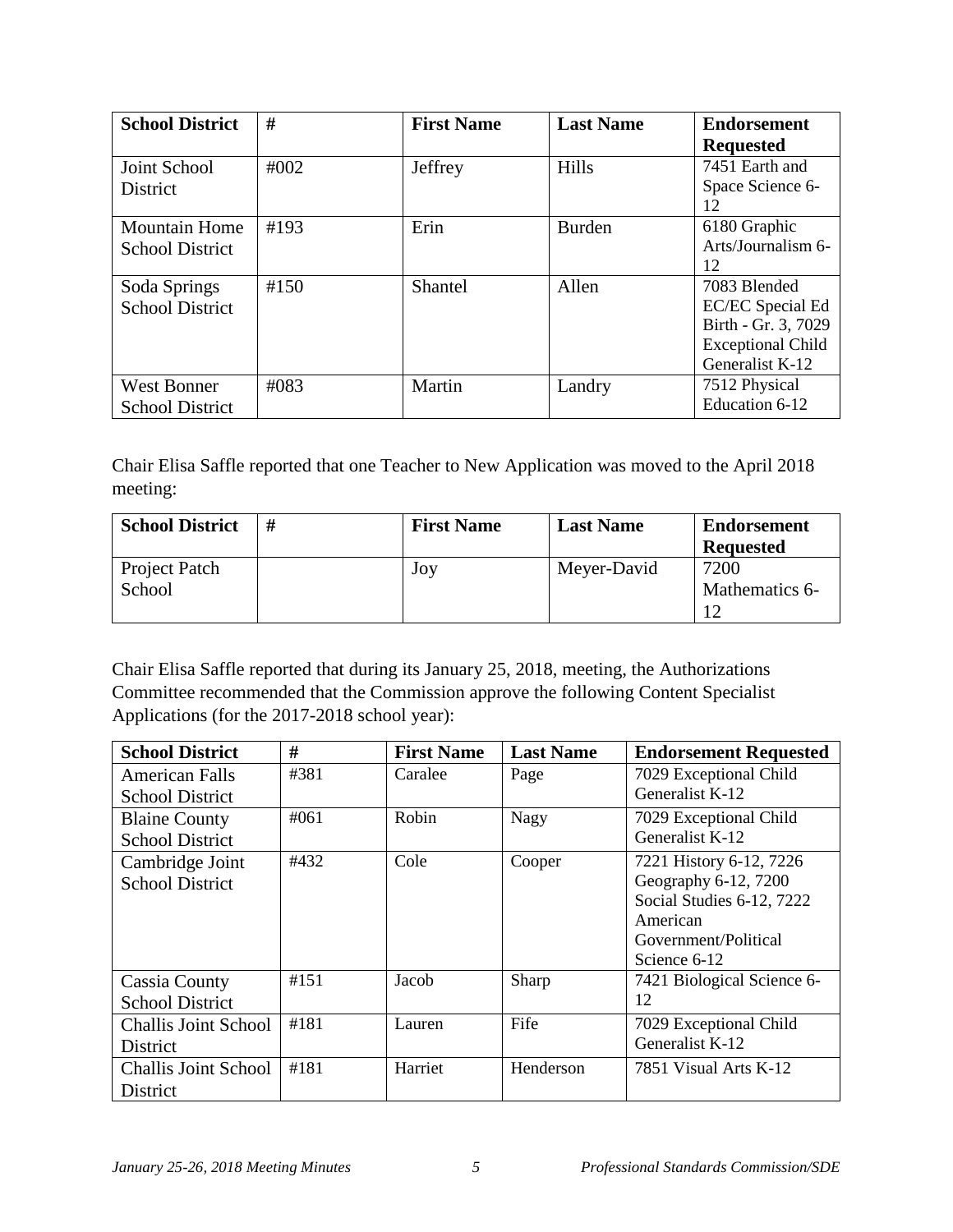| <b>School District</b>    | #    | <b>First Name</b> | <b>Last Name</b>   | <b>Endorsement Requested</b>      |
|---------------------------|------|-------------------|--------------------|-----------------------------------|
| <b>Chief Tahgee</b>       | #483 | Bailey            | Dann               | 7029 Exceptional Child            |
| Elementary                |      |                   |                    | Generalist K-12. 7010 All         |
| <b>Academy District</b>   |      |                   |                    | Subjects K-8                      |
| <b>Chief Tahgee</b>       | #483 | Eryn              | Phillips           | 7010 All Subjects K-8             |
| Elementary                |      |                   |                    |                                   |
| <b>Academy District</b>   |      |                   |                    |                                   |
| <b>Chief Tahgee</b>       | #483 | Angela            | Eldredge           | 7010 All Subjects K-8             |
| Elementary                |      |                   |                    |                                   |
| <b>Academy District</b>   |      |                   |                    |                                   |
| Coeur d'Alene             | #271 | Shanna            | Schillinger        | 7029 Exceptional Child            |
| <b>School District</b>    |      |                   |                    | Generalist K-12                   |
| Council School            | #013 | Ramona            | Beyuka             | 7720 World Language -             |
| District                  |      |                   |                    | Spanish 6-12                      |
| <b>Fremont Joint</b>      | #215 | Kaitlyn           | Johnson            | 7852 Visual Arts 6-12             |
| <b>School District</b>    |      |                   |                    |                                   |
| Gooding Joint             | #231 | Curtis            | Laib               | 7029 Exceptional Child            |
| <b>School District</b>    |      |                   |                    | Generalist K-12                   |
| <b>Idaho Falls School</b> | #091 | Jakob             | Hanson             | 8221 History 5-9, 7010 All        |
| District                  |      |                   |                    | Subjects K-8                      |
| <b>Idaho Falls School</b> | #091 | Wendee            | Christensen        | 7010 All Subjects K-8             |
| District                  |      |                   |                    |                                   |
| Joint School              | #002 | Emily             | McNamee            | 7740 World Language -             |
| District                  |      |                   |                    | German 6-12                       |
| <b>Marsing Joint</b>      | #363 | Jessica           | Eubanks            | 7010 All Subjects K-8             |
| <b>School District</b>    |      |                   |                    |                                   |
| <b>Marsing Joint</b>      | #363 | Clint             | Thomas             | 7300 Mathematics 6-12             |
| <b>School District</b>    |      |                   |                    |                                   |
| <b>Meadows Valley</b>     | #011 | Joseph            | Johnson            | 7120 English 6-12                 |
| <b>School District</b>    |      |                   |                    |                                   |
| <b>Middleton School</b>   | #134 | Shelby            | Mathews            | 7026 School Social Worker         |
| District                  |      |                   |                    | $K-12$                            |
| Middleton School          | #134 | Anna              | Widmann            | 7083 Blend EC/EC Special          |
| District                  |      |                   |                    | Ed (Birth-Gr 3)                   |
| <b>Mountain Home</b>      | #193 | Lyndy             | Higgins            | 4024                              |
| <b>School District</b>    |      |                   |                    | Information/Communication<br>Tech |
| Mullan School             | #392 | Heather           | <b>Branstetter</b> | 7022 Counselor K-12               |
| District                  |      |                   |                    |                                   |
| Pocatello/Chubbuck        | #025 | Yolanda           | Frazier            | 7010 All Subjects K-8             |
| <b>School District</b>    |      |                   |                    |                                   |
| Twin Falls School         | #411 | Rachelle          | Straubhaar         | 7010 All Subjects K-8             |
| District                  |      |                   |                    |                                   |
| <b>Twin Falls School</b>  | #411 | Karley            | Wilkins            | 7029 Exceptional Child            |
| District                  |      |                   |                    | Generalist K-12. 7010 All         |
|                           |      |                   |                    | Subjects K-8                      |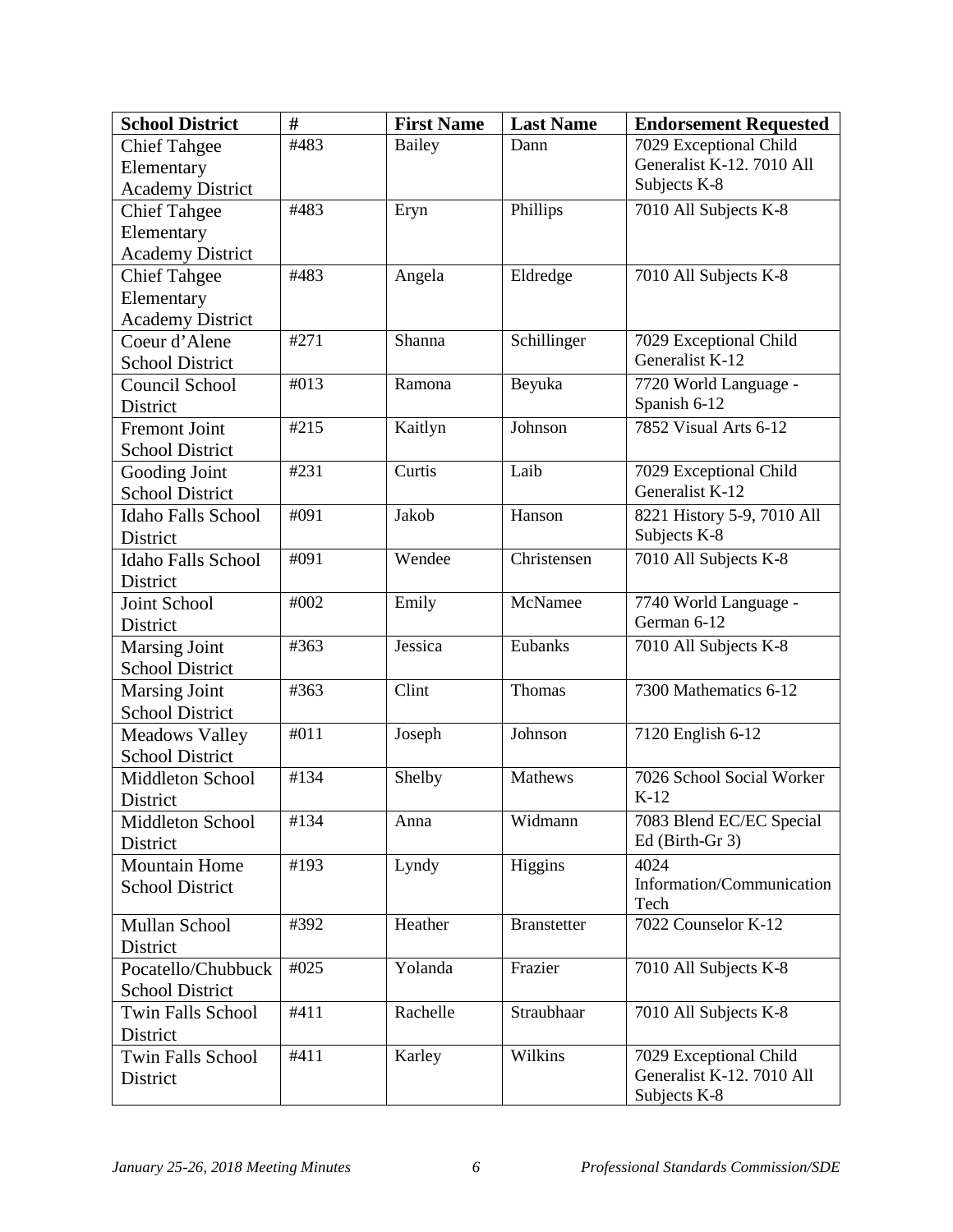| <b>School District</b> | #    | <b>First Name</b> | <b>Last Name</b> | <b>Endorsement Requested</b> |
|------------------------|------|-------------------|------------------|------------------------------|
| <b>Victory Charter</b> | #451 | Tayler            | Hilton           | 7029 Exceptional Child       |
| School                 |      |                   |                  | Generalist K-12, 7010 All    |
|                        |      |                   |                  | Subjects K-8                 |

Chair Elisa Saffle reported that two Content Specialist Applications were moved to the April 2018 meeting:

| <b>School District</b> | #    | <b>First Name</b> | <b>Last Name</b> | <b>Endorsement</b> |
|------------------------|------|-------------------|------------------|--------------------|
|                        |      |                   |                  | (s) Requested      |
| <b>American Falls</b>  | #381 | Kiley             | Walker           | 7010 All           |
| <b>School District</b> |      |                   |                  | Subjects K-8       |
| <b>Blaine County</b>   | #061 | Rosa              | Segura           | 7126 English as    |
| <b>School District</b> |      |                   |                  | a New Language     |
|                        |      |                   |                  | (ENL), 7010 All    |
|                        |      |                   |                  | Subjects K-8       |

Chair Elisa Saffle reported that the Authorizations Committee recommended that the Commission deny the following Content Specialist Applications (for the 2017-2018 school year):

| <b>School District</b>                  | #   | <b>First Name</b> | <b>Last Name</b> | <b>Endorsement</b><br>(s) Requested       |
|-----------------------------------------|-----|-------------------|------------------|-------------------------------------------|
| Coeur d'Alene<br><b>School District</b> | 271 | <b>Bryce</b>      | Erickson         | 7511 Physical<br>Education (PE)<br>$K-12$ |

The Authorizations Committee reviewed 47 applications for a total of 57 endorsements.

**The Commission ACCEPTED the report of the Authorizations Committee.** Motion carried unanimously.

#### **BUDGET COMMITTEE**

Chair Tony Roark called Commission member's attention to the to the budget narrative for October 2017. For that time period, revenue was \$30,450, expenditures were \$45,483, and expenditures exceeded revenue by \$15,033. The Budget Committee also reported that in addition to routine costs, approximately \$4,200 was spent to host the September PSC meeting, while approximately \$3,000 was spent for Annette Schwab, Brian Church, Lisa Colon Durham, and Shannon Haas to attend the Professional Practices Institute in Phoenix, Arizona. Almost \$700 was expended for Larry Calicutt to conduct PSC complaint investigations and an additional \$700 was spent to conduct PSC hearings. Additional expenses included \$850 allocated to the CAEP Standards Training, and \$1,200 was expended for the English and Gifted and Talented Standards **Reviews**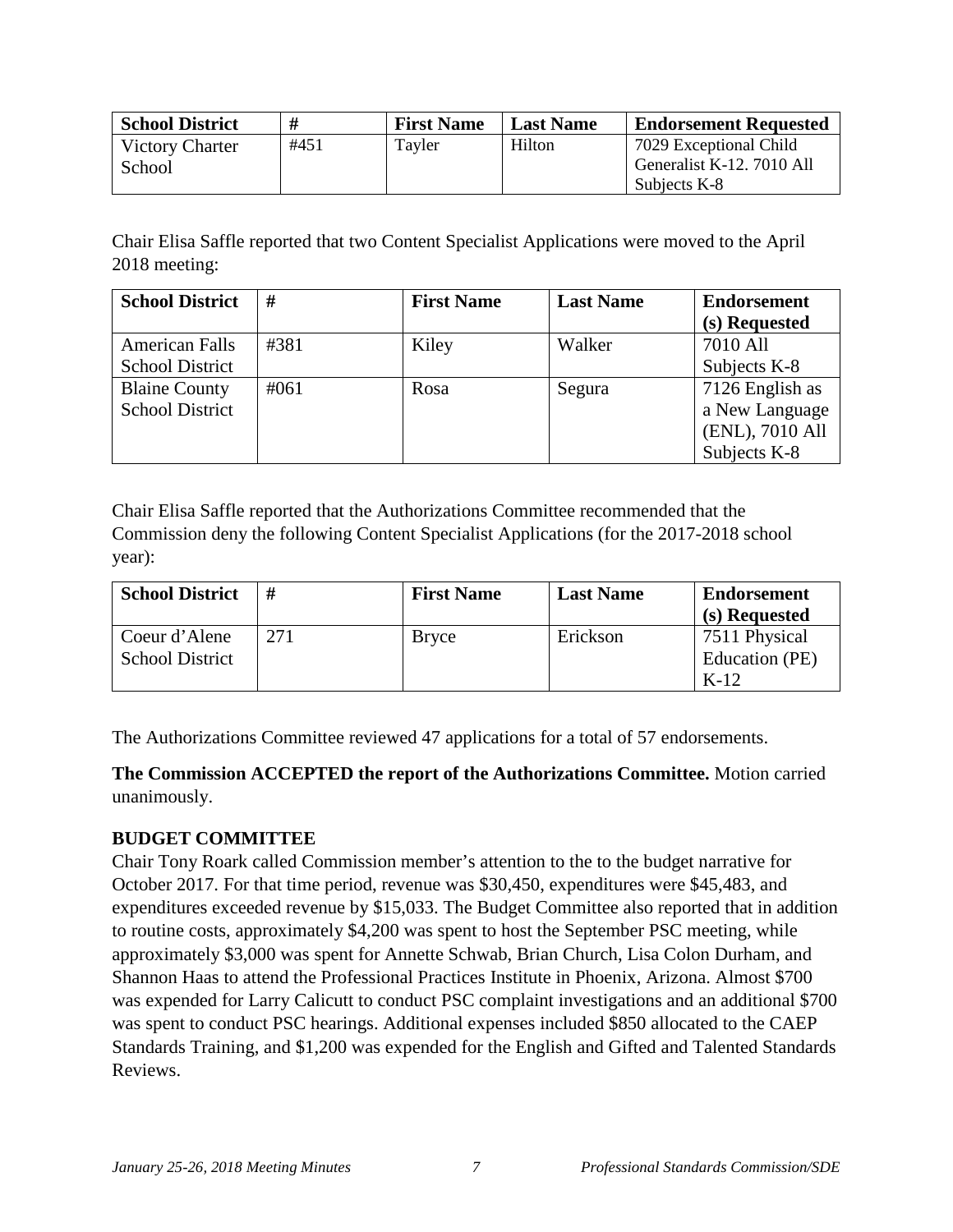For the month of November 2017, revenue was \$20,805. Expenditures for the month of November were reported at \$52,926 with expenditures exceeding revenue by \$32,121. In addition to routine costs, \$900 was spent for registration for Lisa Colon Durham and Cina Lackey to attend the NASDTEC Conference in San Diego, California. Approximately \$600 was spent to conduct PSC hearings. \$7,000 was expended for standards reviews (English, Gifted and Talented, Online Teacher, and Literacy). In addition, \$5,000 was the remainder of the cost for the CAEP Standards Training.

For the month of December 2017, revenue was \$14,220. Expenditures for the month of December were \$61,714 with expenditures exceeding revenue by \$47,494. The Budget Committee noted that there were three pay periods in December. In addition to routine operational costs, the cost for the November PSC meeting was approximately \$5,800. About \$1,100 was spent for airfare for Lisa and Cina to attend the NASDTEC Conference in San Diego, California. Approximately \$500 was the cost to conduct PSC hearings. The remaining cost for Annette Schwab, Brian Church, Lisa Colon Durham, and Shannon Haas to attend the Professional Practices Institute in Phoenix, Arizona was about \$600.00. About \$6.500 was expended for the Standards Reviews (English, Gifted and Talented, Online Teacher, and Literacy). In addition, approximately \$400 was spent to purchase a headset and computer docking station for staff.

**The Commission ACCEPTED the report of the Budget Committee.** Motion carried unanimously.

#### **STANDARDS COMMITTEE**

In Chair Dana Johnson's absence, Standards Committee member Taylor Raney reported on the following committee discussion items:

1) The committee reviewed the Boise State University Early Childhood Intervention program proposal.

## **M/S (Enger/McConnell): To approve Boise State University's Early Childhood Intervention Program.** Motion carried unanimously.

- 2) After the completion of the conducted Standards Reviews, the committee recommended that the Gifted and Talented, Teacher Librarian, English, Online Teacher, Literacy, and Teacher Leader standards be moved to the negotiated rulemaking phase.
- 3) The committee recommended that those individuals who have passed Praxis II and who have completed at least two years of successful teaching in the content area with district verification be able to add 5-9 endorsements to their current certifications.
- 4) The College of Idaho program review will serve as a pilot for identified paired reviewers.
- 5) The College of Southern Idaho (CSI) submitted a request for a new program for certification in the form of a Content Specialist Alternative Authorization. The Standards Committee found value in the proposal, but had questions for CSI faculty prior to program approval. PSC Staff will be in touch with CSI to clarify details regarding the proposed new program.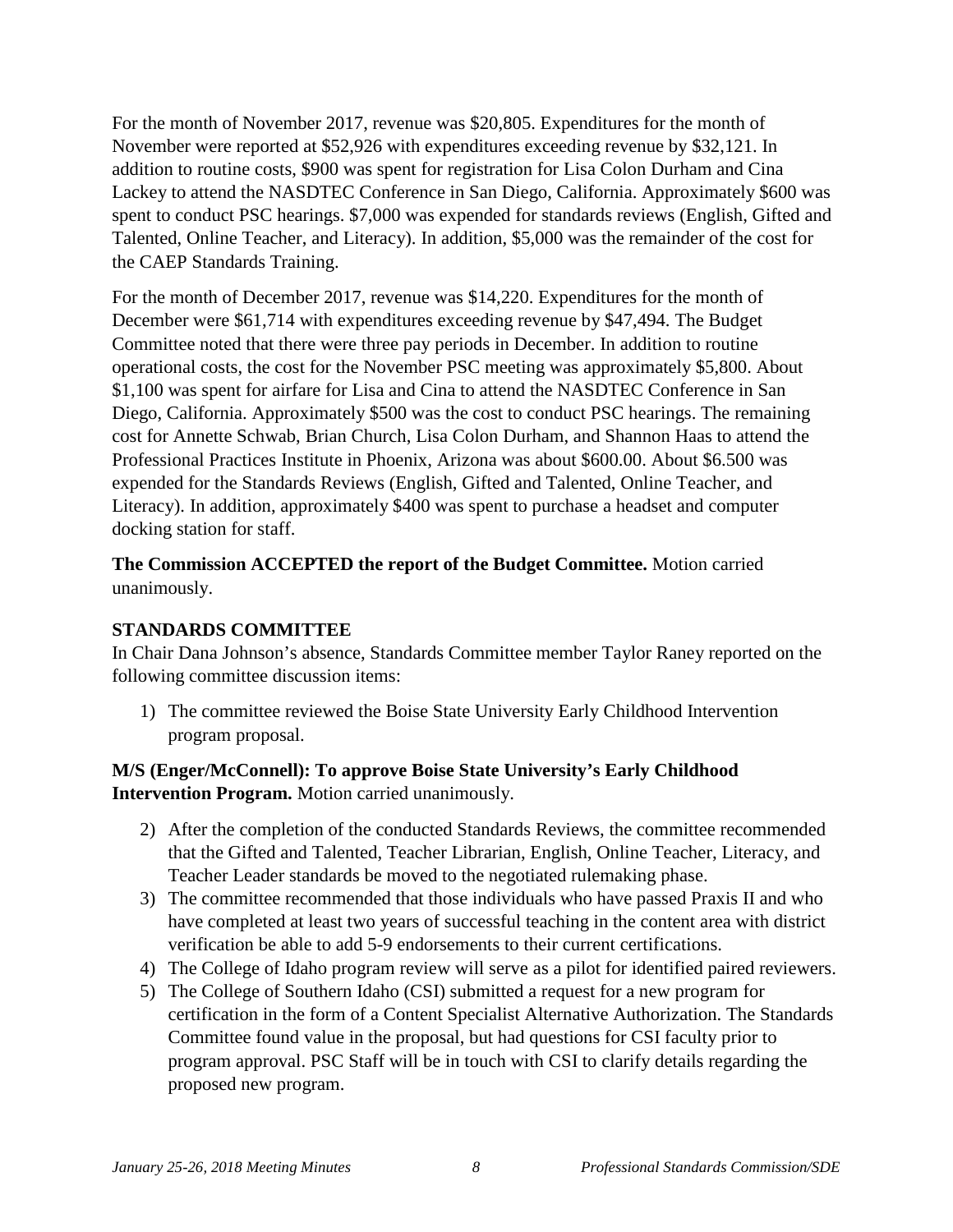6) The PSC is considering any new assessments that may be available for content, pedagogy, or performance assessment.

**The Commission ACCEPTED the report of the Standards Committee.** Motion carried unanimously.

### **EXECUTIVE COMMITTEE**

Chair Char McKinney reported that the Executive Committee met and reviewed 8 new cases in its January 25, 2018 meeting. 2 of those cases were found to have no probable cause, while 6 were found to have probable cause. Of the 6 that were found to have probable cause, 3 were recommended for a letter of reprimand, 1 is being recommended for a fixed suspension, 1 is being recommended for an indefinite suspension, and 1 is being recommended for a revocation. [Final orders](http://www.sde.idaho.gov/cert-psc/psc/ethics.html) may be viewed on the SDE website by visiting the Professional Standards Commission page and navigating to Educator Ethics and clicking on Educator Discipline.

#### **Cases Discussed**

Members present: Allred, Chipman, Davis, Gorton, Koehler, McKinney, Roark. Department of Education staff present: Haas, Schwab. Office of the Attorney General staff present: Robert Berry.

**M/S (Gorton/Davis): Under Idaho Code 74-206 (1)(d), to move the Executive Committee into Executive Session to consider investigatory records exempt from the disclosure under Chapter 1 of Title 74, Idaho Code.** Allred-yes; Chipman-yes; Davis-yes; Gorton-yes; Koehleryes; McKinney-yes; Roark-yes. Motion carried unanimously.

**M/S (Roark/Allred): To move the Executive Committee into Open Session, after entering Executive Session to consider investigatory records exempt from disclosure under Chapter 1 of Title 74, Idaho Code.** Allred-yes; Chipman-yes; Davis-yes; Gorton-yes; Koehler-yes; McKinney-yes; Roark-yes. Motion carried unanimously.

**M/S (Roark/Koehler): To move that the Executive Committee in Case Number 21709 find no probable cause.** Motion carried by majority.

**M/S (Chipman/Koehler): To move that the Executive Committee in Case Number 21729 find no probable cause.** Motion carried by majority.

**M/S (Roark/Gorton): Under Idaho Code 74-206 (1)(d), to move the Executive Committee into Executive Session to consider investigatory records exempt from the disclosure under Chapter 1 of Title 74 Idaho Code.** Allred-yes; Chipman-yes; Davis-yes; Gorton-yes; Koehleryes; McKinney-yes; Roark-yes. Motion carried unanimously.

**M/S (Chipman/Davis): To move the Executive Committee into Open Session, after entering Executive Session to consider investigatory records exempt from disclosure under Chapter 1 of Title 74, Idaho Code.** Allred-yes; Chipman-yes; Davis-yes; Gorton-yes; Koehler-yes; McKinney-yes; Roark-yes. Motion carried unanimously.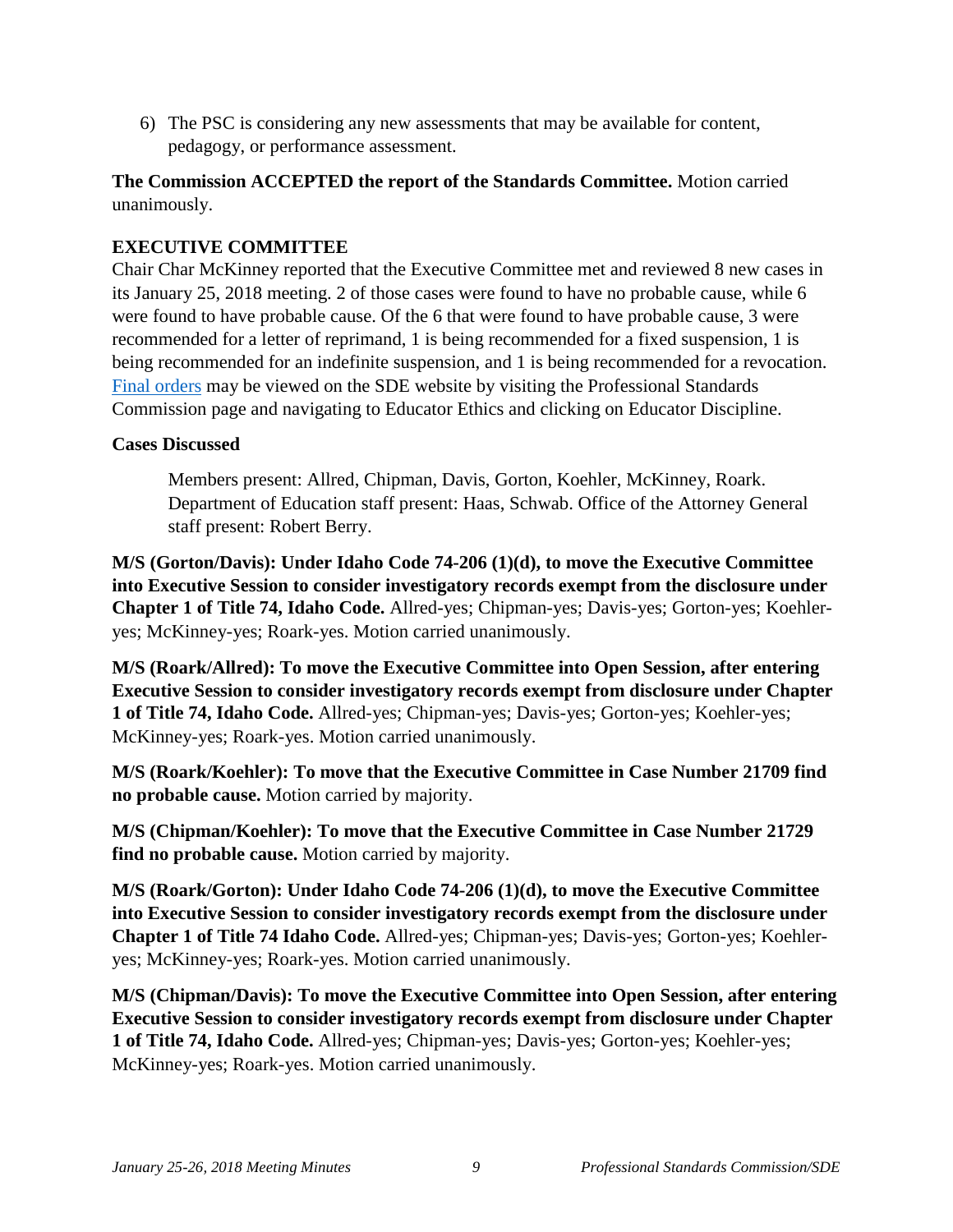**M/S (Allred/Chipman): To move that the Executive Committee in Case Number 21722 find probable cause and recommend a stipulation that imposes a fixed suspension.** Motion carried by majority.

**M/S (Chipman/Davis): To move that the Executive Committee in Case Number 21723 find probable cause and recommend a stipulation that imposes a letter of reprimand.** Motion carried by majority.

**M/S (Allred/Roark): To move that the Executive Committee in Case Number 21724 find probable cause and recommend a stipulation that imposes an indefinite suspension.** Motion carried by unanimously.

**M/S (Chipman/Gorton): To move that the Executive Committee in Case Number 21725 find probable cause and recommend a stipulation that imposes revocation.** Motion carried by majority. Koehler recused.

**M/S (Koehler/Allred): To move that the Executive Committee in Case Number 21727 find probable cause and recommend a stipulation that imposes a letter of reprimand.** Motion carried by majority.

**M/S (Gorton/Chipman): To move that the Executive Committee in Case Number 21728 find probable cause and recommend a stipulation that imposes a letter of reprimand.**  Motion carried by majority.

**The Commission ACCEPTED the report of the Executive Committee.** Motion carried unanimously.

## **LEADERSHIP TEAM**

Chair Char McKinney reported that the Leadership Team met on a teleconference call on January 10, 2018 to discuss items being discussed during the Administrative Report, as well as questions surrounding the statute change allowing for other agencies to submit nominations for potential PSC membership. The Leadership Team agreed to put forward a request to have Christina Linder share the legislation being put forward at the full commission meeting. Also discussed were the working plan revisions to ensure that all committees be on the same level of understanding as to what is being requested from those changes. The Leadership Team reviewed the PSC proposed Agenda for the full commission meeting and at the time of the call had no revisions to make. Budget Committee Chair Tony Roark led the discussion on the budget narratives for October-December 2017, and the new format of the budget spreadsheet was discussed.

The Leadership Team will convene again via teleconference on March 21, 2018.

**The Commission ACCEPTED the report of the Leadership Team.** Motion carried unanimously.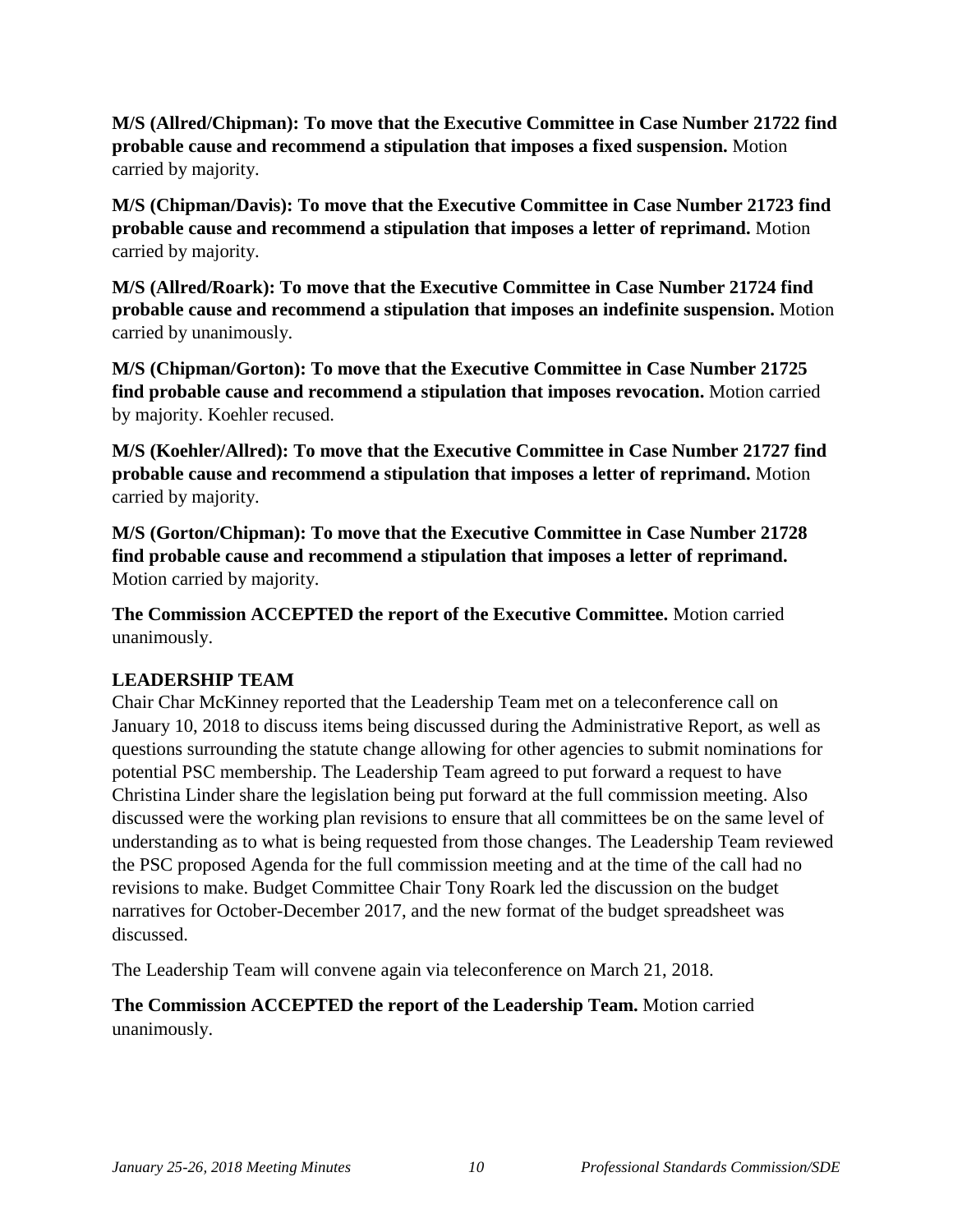# **COMMUNICATION PLAN**

Taylor Raney reported that items of interest in these meeting minutes for member communication to constituencies include the following:

- **Career Fairs:** During her Administrative Report, Lisa Colon Durham shared the following Career Fair dates
	- o *Region I* (Coeur d'Alene): Wednesday, April 11, 4:00pm-6:00pm
	- o *Region II* (University of Idaho): Thursday, April 12, 4:00pm-6:00pm
	- o *Region III* (Nampa): Thursday, April 26, 4:00pm-6:00pm
	- o *Region IV* (Twin Falls): Tuesday, May 1, 4:00-6:00pm
	- o *Regions V and VI* (Idaho State University): Friday, March 30
- **Certification Look Up Tool:** Beginning Monday, January 29, all superintendents, charter administrators, and business managers will have access to the new Certification Look Up Tool, which will provide access to information such as certification status, past violations of the Idaho Code of Ethics (including revocations, suspensions, letters of reprimand, and conditions), professional endorsement status, application status, endorsement information (including assignments that can be taught with current endorsement), and contract information. The Look up Tool will also alleviate the need for districts and charter schools to submit § 33-1210(5) requests, as using the Certification Look up Tool will meet those requirements. The Look up Tool may be accessed through the ISEE Portal.
- **SDE Legislative Agenda:** Key focuses of the SDE Legislative Agenda include
	- o *Rural Networks:* Rural Education Support Networks will provide critical support to participating districts by dedicating resources for the coordination of agreedupon services to be delivered at the school district, not a centralized location.
	- o *Mastery Based Education:* Idaho is a national leader in the transition to a masterybased education model. This legislation will allow the state to continue to expand mastery to additional districts and schools that are interested in participating.
	- o *Advanced Opportunities:* Students and families continue to take advantage of this program to accelerate learning. There are some opportunities to reduce the amount of paperwork and reporting required for participants.
	- o *Safe and Drug Free Schools:* Idaho code dedicates the revenue for the state's tax on tobacco to Idaho's public schools to be used for school safety and substance abuse prevention. This legislation will create uniform language across the two statutes and add the Idaho School for the Deaf and the Blind as a beneficiary of this revenue.
	- o *Teacher Recruitment and Retention:* With several potential solutions to help our districts recruit and retain teachers, the SDE stands ready to work with lawmakers on proposals and supports the State Board of Education's work on mastery-based alternative routes to certification.
- **Idaho Educator Landscape Report:** Conducted by Regional Educational Laboratory (REL) Northwest as a complement to the Teacher Pipeline Report, the Idaho Educator Landscape Report was conducted to identify gaps in Idaho's teaching workforce as well